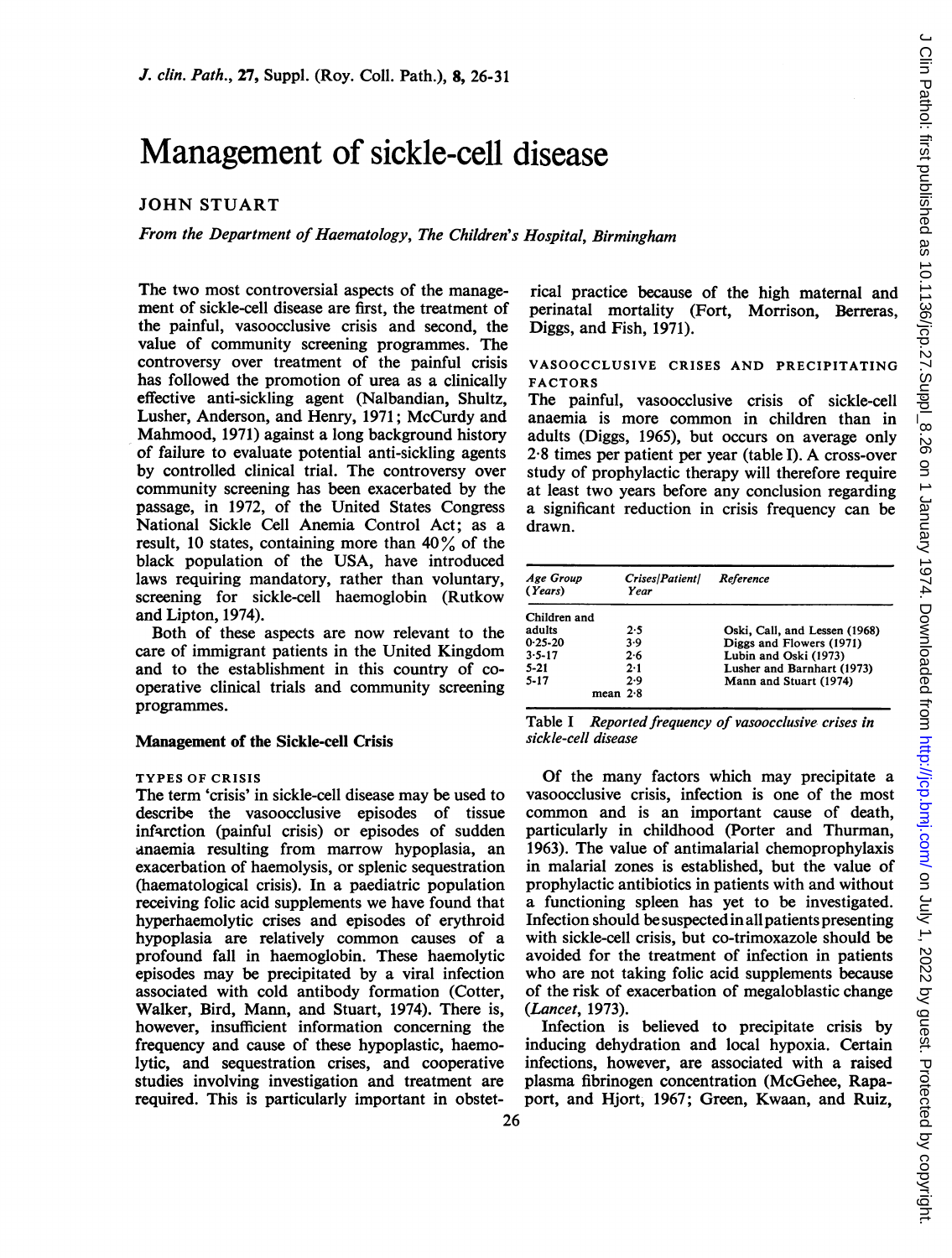1970) which may increase fibrinogen-red cell interaction (Replogle, Meiselman, and Merrill, 1967) and cause a rise in whole-blood viscosity. Our own patients in sickle-cell crisis have shown raised plasma fibrinogen levels (Gordon, Breeze, Mann, and Stuart, 1974) and this may contribute to impaired blood flow in those areas of the microvasculature with a low shear rate. Contrary to previous reports of decreased fibrinolytic activity in sickle-cell patients (Mahmood, Macintosh, and Shaper, 1967; Mahmood, 1969; Green et al. 1970; Walsh, Lusher, and Barnhart, 1973), our own studies have shown normal fibrinolytic activity during asymptomatic periods and in crisis (Gordon et al, 1974). It would appear, therefore, that fibrin once deposited is cleared at the normal rate.

The standard of supportive care for these patients is very important and folic acid supplements, antibiotics, antimalarial drugs, the avoidance of generalized or localized chilling, and the provision of home improvement grants and items such as electric blankets are factors likely to improve wellbeing and reduce the frequency and/or severity of vasoocclusive crises. It is important to remember that any clinical trial of prophylactic anti-sickling agents is itself likely to raise the standard of supportive care and therefore influence the result of the trial. The need for a control group is self evident but if multicentric trials are contemplated then a uniform standard of supportive care should also be adopted.

CLINICAL TRIALS OF PROPHYLACTIC AGENTS Individual patients show considerable variation in the number and severity of painful crises, and a cross-over trial, with the individual patient acting as his own control, is probably essential. This type of study is difficult to maintain over the minimum two-year period required to show an alteration in the frequency of crises. Patients with relatively few crises are very reluctant to continue with regular medication if it involves frequent and/or unpalatable doses. Patients who continue to have frequent crises will also question the value of the trial preparation after the first few months. Conversely, if there is an apparent dramatic response to one agent then the patient, or parents, may show a natural reluctance to 'cross over' at the half-way stage. We have found it particularly difficult to obtain continued informed consent for the whole duration of cross-over trials in our own immigrant patients.

These difficulties, together with the limitations set by the unpalatability and frequent dosage of oral bicarbonate and urea therapy, undoubtedly have an influence on the actual dosage taken by the patient. Cross-over trials have so far failed to show that promazine HCl (Oski, Call, and Lessen, 1968) or bicarbonate (Mann and Stuart, 1974) can be given orally in a dosage which significantly reduces the frequency of crises. Oral urea therapy has failed to reduce the frequency of crises in one study (Lubin and Oski, 1973) and has achieved a reduction in another (Lusher and Barnhart, 1973), but neither of these trials contained a cross-over component and the results are therefore of limited value. Clinical trials of prophylactic cyanate therapy (Cerami and Manning, 1971; Gillette, Manning, and Cerami, 1971) have not yet been completed.

CLINICAL TRIALS IN THE ESTABLISHED CRISIS Many agents have been the subject of enthusiastic preliminary reports; none, so far, have been shown under double-blind trial conditions to be superior to rehydration, analgesics, and antibiotics in treating the vasoocclusive crisis (table II). Most of these agents have been used for their potential benefit in improving local vascular flow (dextran, warfarin, ancrod, and magnesium sulphate) or correcting local acidosis (bicarbonate and citrate). Only recently, with the introduction of urea (Nalbandian et al, 1971), cyanate (Cerami and Manning, 1971), carbamyl phosphate (Kraus and Kraus, 1971), and aspirin (Klotz and Tam, 1973) have agents been advocated for their potential effect at the molecular level.

| Agent              | Trial                                                                                                      |  |  |  |
|--------------------|------------------------------------------------------------------------------------------------------------|--|--|--|
| Sodium bicarbonate | Schwartz and McElfresh (1964)                                                                              |  |  |  |
| Dextran            | Barnes, Hendrickse, and Watson-Williams<br>(1965)                                                          |  |  |  |
| Ancrod             | Mann. Deeble, Breeze, and Stuart (1972)<br>Haddock, Konotey-Ahulu, Janosi, Ankra-<br>Badu, and Reid (1973) |  |  |  |
| Urea               | Opio and Barnes (1972)<br>Cooperative Urea Trials Group<br>(1974)                                          |  |  |  |

| Table II | Double-blind clinical trials of agents used for |  |  |
|----------|-------------------------------------------------|--|--|
|          | treatment of established vasoocclusive crisis   |  |  |

The difficulties of clinical evaluation under strictly controlled trial conditions are common to all of these agents. There is difficulty in entering a patient into a trial when the suspected vasoocclusive crisis mimics an acute abdomen or osteomyelitis. Patients with an established infection, such as pneumonia, may also have to be excluded or randomized separately since persistent infection may prolong the crisis.

The duration of individual crises is extremely variable (hours to weeks) and this, together with the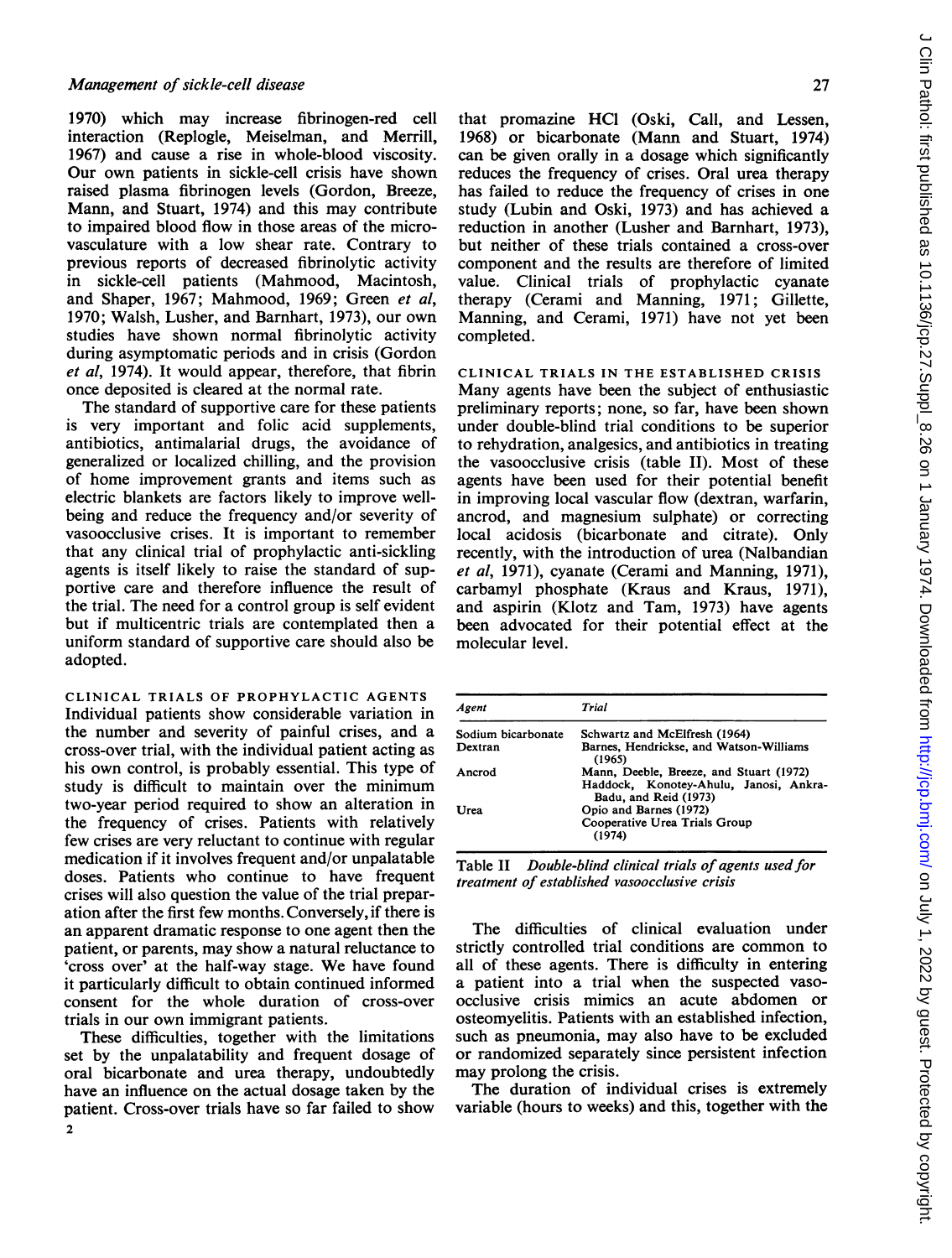subjective nature of assessment of pain, makes it difficult to determine the end of a crisis. In these circumstances, the clinical assessment should be made by a 'blind' independent assessor who visits the patient for this purpose only. If a semi-quantitative clinical scoring technique is used in addition to assess pain, local swelling, and the effects of pressure or movement, then a much more objective assessment is obtained (Mann, Deeble, Breeze, and Stuart, 1972).

Sickle cells can undergo repeated cycles of sickling and unsickling before irreversible sickling occurs, but when a painful crisis has developed it must be assumed that irreversible sickling and tissue necrosis have developed. Anti-sickling agents may prevent additional red cells from sickling, but it is dubious whether they will have any effect on the 'irreversibly' sickled cell and they clearly cannot reverse tissue necrosis. Thus, in many crises, there is likely to be an obligatory painful period which may partially mask a beneficial effect of the agent under trial. The period of treatment and of clinical evaluation should therefore be long enough to allow for this and trials of three hours' duration (Opio and Barnes, 1972) would not seem to be adequate.

The duration of symptoms before commencing therapy should also be taken into account, and, ideally, the patient should be assessed hourly for the first few hours following admission in order to establish a baseline before specific anti-sickling therapy is initiated (Opio and Barnes, 1972).

The degree of sophistication required for the design of an ideal trial is therefore considerable. In the case of intravenous urea therapy, however, there are additional difficulties which limit clinical trial design. High-dose urea therapy requires supervision to intensive care unit standards with rapid fluid replacement to prevent dehydration. The dose of urea should be adjusted (Nalbandian, 1972) to maintain the blood urea nitrogen (BUN) between 150 and 300 mg/100 ml (urea between 322 and 429 mg/100 ml), and hence fluid replacement, to compensate for the osmotic diuresis, varies from patient to patient. In addition, urea has a considerable sedative effect which may induce sleep (Nalbandian et al, 1971). It is clearly impossible to match these variables in control patients and therefore very difficult to distinguish the effects of urea from those of fluid exchange and sedation.

In this type of trial the emphasis should therefore be placed on selecting patients of an equivalent degree of severity for the control and urea treatment groups, on maintaining BUN levels within the recommended range for a defined period, and on measuring the response to therapy by an objective semi-quantitative technique. The aim, of course, is to determine not merely a statistically significant difference but whether high-dose urea therapy is so markedly superior to rehydration and analgesics that its use justifies the complexities and potential hazards of its administration. The results of the first double-blind trials of this type (Kraus, 1973; Cooperative Uiea Trials Group, 1974) suggest that the rapid infusion of urea over a 24-hour period is not of clinical benefit. Blood urea nitrogen levels in excess of 150 mg/100 ml were achieved in 74% of the patients although a lower  $(15\%)$  concentration of urea was used compared with the 30% concentration in the original Nalbandian et al (1971) protocol.

## Screening for Sickle-cell Disease

When a screening programme for sickle-cell disease and other haemoglobinopathies is contemplated then a number of questions require to be answered: which is the most appropriate laboratory screening test for the population to be studied, which age group should be screened, what educational and genetic counselling facilities can be offered to individuals with an abnormal test result, and what is the cost and value of the whole programme?

It is easier to focus on these problems if the rather loose term 'screening' is more precisely defined in relation either to hospital patients and their families or community screening of individuals where there is no other contact with a hospital or health centre.

### HOSPITAL PATIENTS AND THEIR FAMILIES

Every patient of African origin attending a hospital, or a dental or antenatal clinic, should be screened for sickle-cell haemoglobin since general anaesthesia may be required. Most laboratories now use a form of dithionite or solubility screening test (Itano and Pauling, 1949), followed by haemoglobin electrophoresis when a positive result is obtained. Hospital laboratories serving a population which comprises several racial groups, as in many areas of the United Kingdom, may perform a solubility test plus haemoglobin electrophoresis on all immigrant patients, or use other screening tests including blood film examination and a discriminant function derived from routine blood counts (England and Fraser, 1973). The number and selection of tests used should be based on the size and composition of the immigrant population.

It is vital, however, for a follow-up service to be provided for the patient when an abnormal test result is obtained. This service should include a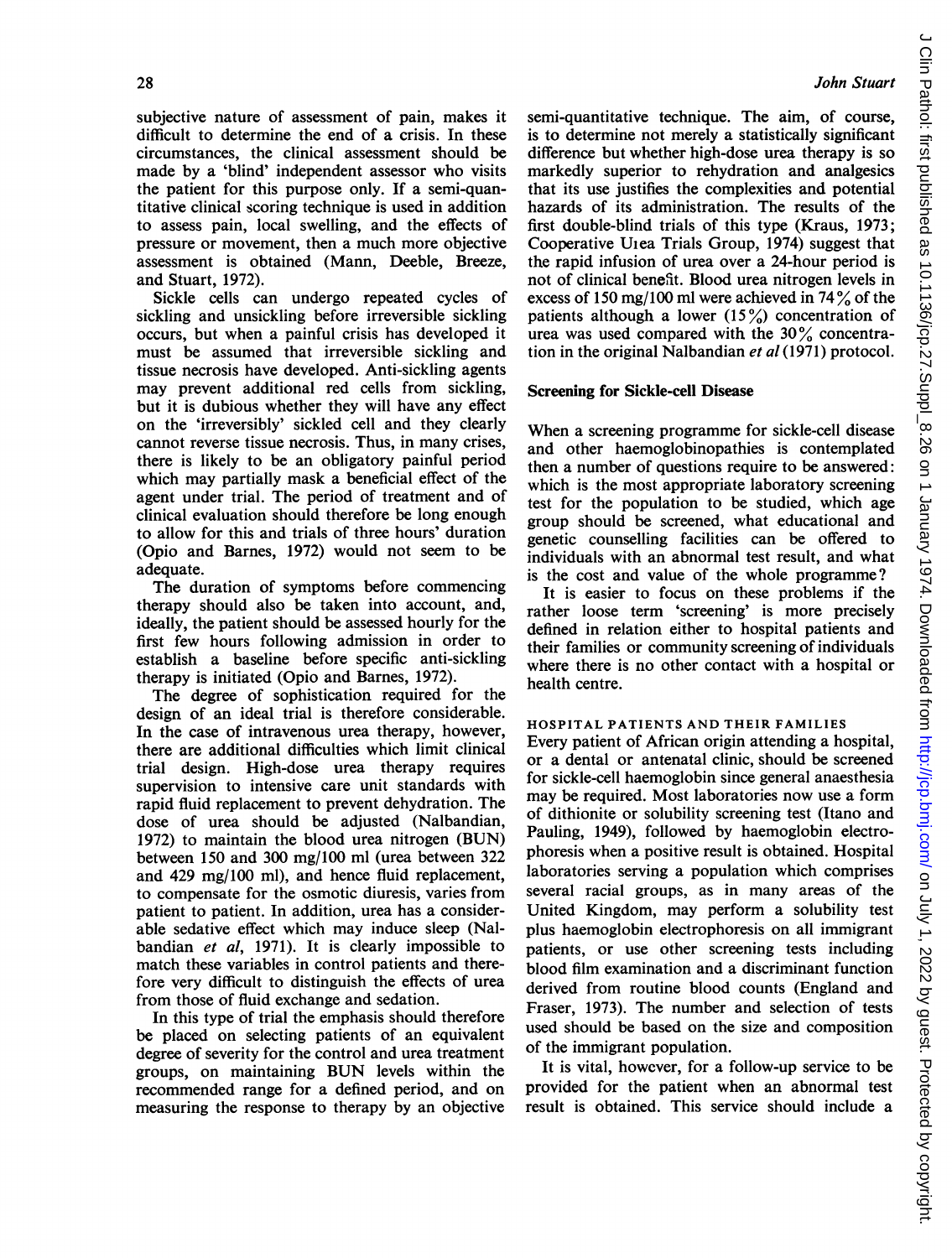detailed explanation of the significance of the abnormality, an offer to screen other family members and provide genetic counselling, and the provision of long-term follow up for homozygotes. A medical card, stating either a positive or a negative test result, should be issued to all family members. When the parents and several siblings have been tested it is important to check, before the cards are issued, that there is no overt genetic incompatibility which might subsequently raise questions as to paternity.

This type of service is time consuming and a haemoglobinopathy clinic, with facilities for children and adults, is therefore of value when a large number of patients is involved. The educational component of the service should also be extended to the medical and paramedical staff of the hospital and community (Stuart, Schwartz, Little, and Raine, 1973).

#### COMMUNITY SCREENING

In the United Kingdom, screening programmes for haemoglobinopathies are in their infancy but studies of selected patient groups have already illustrated the complexity of the problem (Modell, Benson, and Payling Wright, 1972; Stuart et al, 1973). In the United States, where there are more than 22 million black Americans (Neel, 1973), the problems are on a larger scale and additional difficulties have been created by the introduction of mandatory, rather than voluntary screening programmes. These have been strongly criticized (Culliton, 1972; Whitten, 1973) and at least one state (Massachusetts) has already substituted a voluntary programme (Robinson, 1973).

The size of the black population in the United States has stimulated the development of automated dithionite screening tests (Nalbandian, 1973a). Developments of this type, which allow 960-1200 specimens to be screened per eight-hour technician day, are more suited to intensive, short-term screening of selected communities such as schoolchildren and military recruits. This has allowed maximum advantage to be taken of educational programmes, including local television coverage (Nalbandian, 1973b), which are run simultaneously.

The educational component of these programmes is critically important in order to allay anxiety and to ensure a high percentage of attenders for primary screening and follow up. Education at the time of screening (Westring and Grand, 1973) would also seem to be important since the bulk of patients, with normal results, will not be recalled.

#### WHEN TO SCREEN

One of the major aims of community screening is

to provide genetic counselling and it is not clear when this should be done and how effective it is likely to be. Married couples who are both carriers for a haemoglobinopathy are often willing to risk the 25% chance of a clinically affected child (Weatherall and Clegg, 1972). It is clear that there is a lack of acceptable alternatives to offer a married couple at this stage and screening should therefore be carried out earlier, and preferably at school age. For this reason, existing laws which require mandatory sickle screening before marriage in a few American states are likely to prove unacceptable.

Schoolchildren represent a large unified group where screening and genetic counselling are likely to be of significant value. The senior school years would seem to be the ideal time to do this (Bernstein, 1972) but others have found an apparent lack of interest at this age (Westring and Grand, 1973). While screening of younger children, with reinforcement on leaving school, may be of considerable benefit to the family as a whole, the educational component of screening programmes should be designed to stimulate concern in senior school students.

Screening in the newborn period is also of potential value to the family as a unit and may be linked with existing newborn screening programmes for phenylketonuria (Garrick, Dembure, and Guthrie, 1973). Screening of cord blood is feasible by a variety of techniques (Huntsman, Metters, and Yawson, 1972) and is of particular value when a high failure rate to attend follow-up paediatric clinics at three to six months of age is anticipated. There are, however, considerable technical advantages in delaying screening until 6 months of age when the foetal haemoglobin level has fallen, particularly when the thalassaemia gene is present in the community.

A number of well designed pilot studies are therefore required to determine the most appropriate time for screening, for education, and for genetic counselling in each individual population group.

#### IMPLICATIONS OF THE CARRIER STATE

As public awareness increases and as screening programmes become more sophisticated, the detection of the sickle-cell trait in an individual should no longer cause him anxiety and confusion. There still are, however, conflicting opinions regarding the clinical significance of the carrier state. It is recognized that fairly extreme physiological conditions may result in vaso-occlusive crises and fatalities have been reported (Jones, Binder, and Donowho, 1970). Many authors feel that the almost universally benign nature of the carrier state should be emphasized in order to reassure the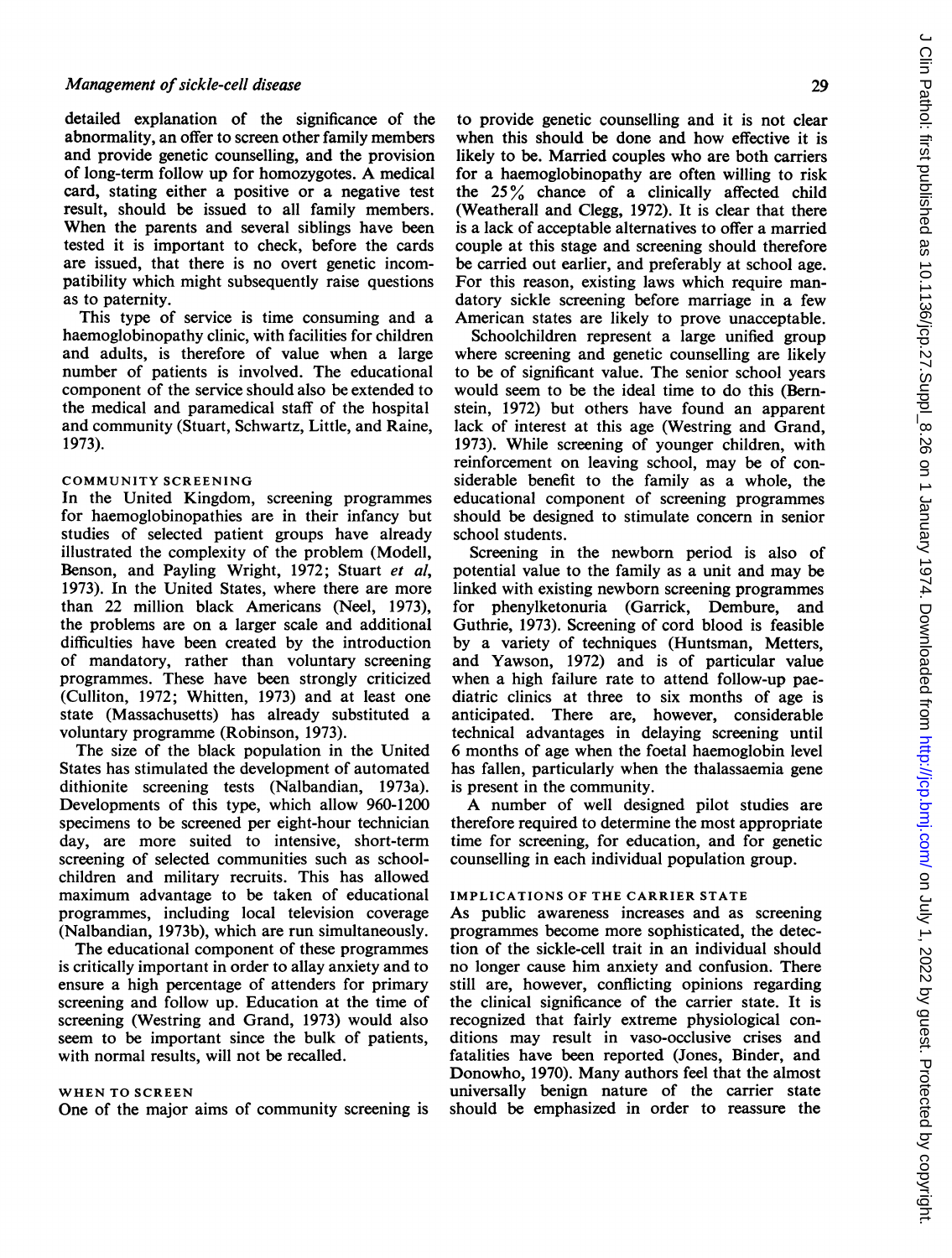on July 1, 2022 by guest. Protected by copyright. <http://jcp.bmj.com/> J Clin Pathol: first published as 10.1136/jcp.27.Suppl\_8.26 on 1 January 1974. Downloaded from

individual and to obtain favourable life insurance and mortgage facilities. Others feel that the risks, however remote, should be stated for the protection of the individual (Mentzer, Lubin, and Nathan, 1970; Nalbandian, 1973b). These arguments are not mutually exclusive and life and medical insurance should be made available at normal premiums to the carrier, subject to a few provisos in relation to flying (Green, Huntsman, and Serjeant, 1971), performing athletics at altitude, and carrying a medical card stating the diagnosis.

# VALUE AND CONSEQUENCES OF SCREENING

The overall value of community screening programmes is still a subject for debate and pilot studies are required to determine the problems in different communities. Mass screening should never be undertaken without preceding pilot studies. The design of these studies should be influenced by the population to be screened, by existing healthcare facilities and screening programmes, and by the financial implications of providing follow-up facilities. In poorer communities, particularly in paediatric practice, screening for anaemia may be of greater overall benefit, and should at least be incorporated in haemoglobinopathy screening programmes (Stuart et al, 1973).

If a mass screening programme is to be of value to, and accepted by, a community then emphasis must be placed on the educational aspect of the programme. This is of critical importance to obtain the informed support of the public; most of the criticisms directed against screening programmes are no longer valid when the individual is fully informed and asks to be screened.

## Conclusion

The results of current clinical trials and community screening programmes in the United States are relevant to the management of sickle-cell disease in the United Kingdom. Irrespective of the longterm value of new anti-sickling agents which act at the molecular level, a great deal could be achieved by improving the standard of supportive care for these patients. Multicentric clinical studies should be established to investigate the incidence and the precipitating factors of the different types of crisis. These cooperative studies, which encompass obstetrical, paediatric, and adult medicine, should also be linked with therapeutic trials and with pilot studies of the value of community screening.

## References

Barnes, P. M., Hendrickse, R. G., and Watson-Williams, E. J. (1965). Low-molecular-weight dextran in treatment of bonepain crises in sickle-cell disease: a double-blind trial. Lancet, 2, 1271-1273.

- Bernstein, R. E. (1972). Detecting sickle haemoglobin. (Letter.) Brit. med. J., 4, 732.
- Cerami, A., and Manning, J. M. (1971). Potassium cyanate as an inhibitor of the sickling of erythrocytes in vitro. Proc. nat. Acad. Sci. (Wash.), 68, 1180-1183.
- Cooperative Urea Trials Group (1974). Treatment of sickle cell crisis with urea in invert sugar: a controlled trial. J. Amer. med. Ass., 228, 1125-1128.
- Cotter, K. P., Walker, R. A., Bird, G. W. G., Mann, J. R., and Stuart, J. (1974). Exacerbation of anaemia in sickle-cell disease. In preparation.
- Culliton, B. J. (1972). Sickle cell anemia: national program raises problems as well as hopes. Science, 178, 283-286.
- Diggs, L. W. (1965). Sickle cell crises. Amer. J. clin Path., 44, 1-19. Diggs, L. W., and Flowers, E. (1971). Sickle cell anemia in the home
- environment. Clin. Pediat. (Philad.)., 10, 697-700. England, J. M., and Fraser, P. M. (1973). Differentiation of iron deficiency from thalassaemia trait by routine blood-count. Lancet, 1, 449-452.
- Fort, A. T., Morrison, J. C., Berreras, L., Diggs, L. W., and Fish, S. A. (1971). Counseling the patient with sickle cell disease about reproduction: pregnancy outcome does not justify the maternal risk. Amer. J. Obstet. Gynec., 111, 324-327.
- Garrick, M. D., Dembure, P., and Guthrie, R. (1973). Sickle-cell anemia and other hemoglobinopathies. New Engl. J. Med., 288, 1265-1268.
- Gillette, P. N., Manning, J. M., and Cerami, A. (1971). Increased survival of sickle-cell erythrocytes after treatment in vitro with sodium cyanate. Proc. nat. Acad. Sci. (Wash.)., 68, 2791-2793.
- Gordon, P. A., Breeze, G. R., Mann, J. R., and Stuart, J. (1974), Coagulation-fibrinolysis in sickle-cell disease. J. (lin. Path., 27, 485-489.
- Green, D., Kwaan, H. C., and Ruiz, G. (1970). Impaired fibrinolysis in sickle cell disease. Thrombos. Diathes. haemorrh. (Stuttg.), 24, 10-16.
- Green, R. L., Huntsman, R. G., and Serjeant, G. R. (1971). The sickle-cell and altitude. Brit. med. J., 4, 593-595.
- Haddock, D. R. W., Konotey-Ahulu, F. I. D., Janosi, M., Ankra-Badu, G., and Reid, H. A. (1973). Thrombosis in sickle-cell pain crises? Controlled trial of ancrod (Arvin) in young adults. J. trop. Med. Hyg., 76, 274-278.
- Huntsman, R. G., Metters, J. S., and Yawson, G. 1. (1972). The diagnosis of sickle cell disease in the newborn infant. J. Pediat., 80, 279-281.
- Itano, H. A., and Pauling, L. (1949). A rapid diagnostic test for sickle cell anemia. Blood, 4, 66-68.
- Jones, S. R., Binder, R. A., and Donowho, E. M., Jr. (1970). Sudden death in sickle-cell trait. New Engl. J. Med., 282, 323-325.
- Klotz, I. M., and Tam, J. W. 0. (1973). Acetylation of sickle cell hemoglobin by aspirin. Proc. nat. Acad. Sci. (Wash.)., 70, 1313-1315.
- Kraus, A. P. (1973). Clinical trials of therapy for sickle cell vasoocclusive crisis. (Abstr.). Clin. Res., 21, 872.
- Kraus, L. M., and Kraus, A. P. (1971). Carbamyl phosphate mediated inhibition of the sickling of erythrocytes in vitro. Biochem. biophys. Res. Commun., 44, 1381-1387.
- Lancet (1973). Co-trimoxazole and blood. Editorial. Lancet, 2, 950-951.
- Lubin, B. H., and Oski, F. A. (1973). Oral urea therapy in children with sickle cell anemia. J. Pediat., 82, 311-313.
- Lusher, J. M., and Barnhart, M. I. (1973). Oral prophylactic use of urea in sickle cell disease. Supp l.Thrombos. Diathes. haemorrh. (Stuttg.), 53, 171-181.
- McCurdy, P. R., and Mahmood, L. (1971). Intravenous urea treatment of the painful crisis of sickle-cell disease: a preliminary report. New Engl. J. Med., 285, 992-994.
- McGehee, W. G., Rapaport, S. I., and Hjort, P. F. (1967). Intravascular coagulation in fulminant meningococcemia. Ann. intern. Med., 67, 250-260.
- Mahmood, A. (1969). Fibrinolytic activity and sickle cell crises. Brit. med., J., 1, 52-53.
- Mahmood, A., Macintosh, D. M., and Shaper, A. G. (1967). Fibrinolytic activity in the clinical crisis of sickle cell anaemia. Brit. med. J., 3, 653-654.
- Mann, J. R., Deeble, T. J., Breeze, G. R., and Stuart, J. (1972). Ancrod in sickle-cell crisis. Lancet, 1, 934-937.
- Mann, J. R., and Stuart J. (1974). Sodium bicarbonate prophylaxis of sickle cell crisis. Pediatrics, 53, 414-416.